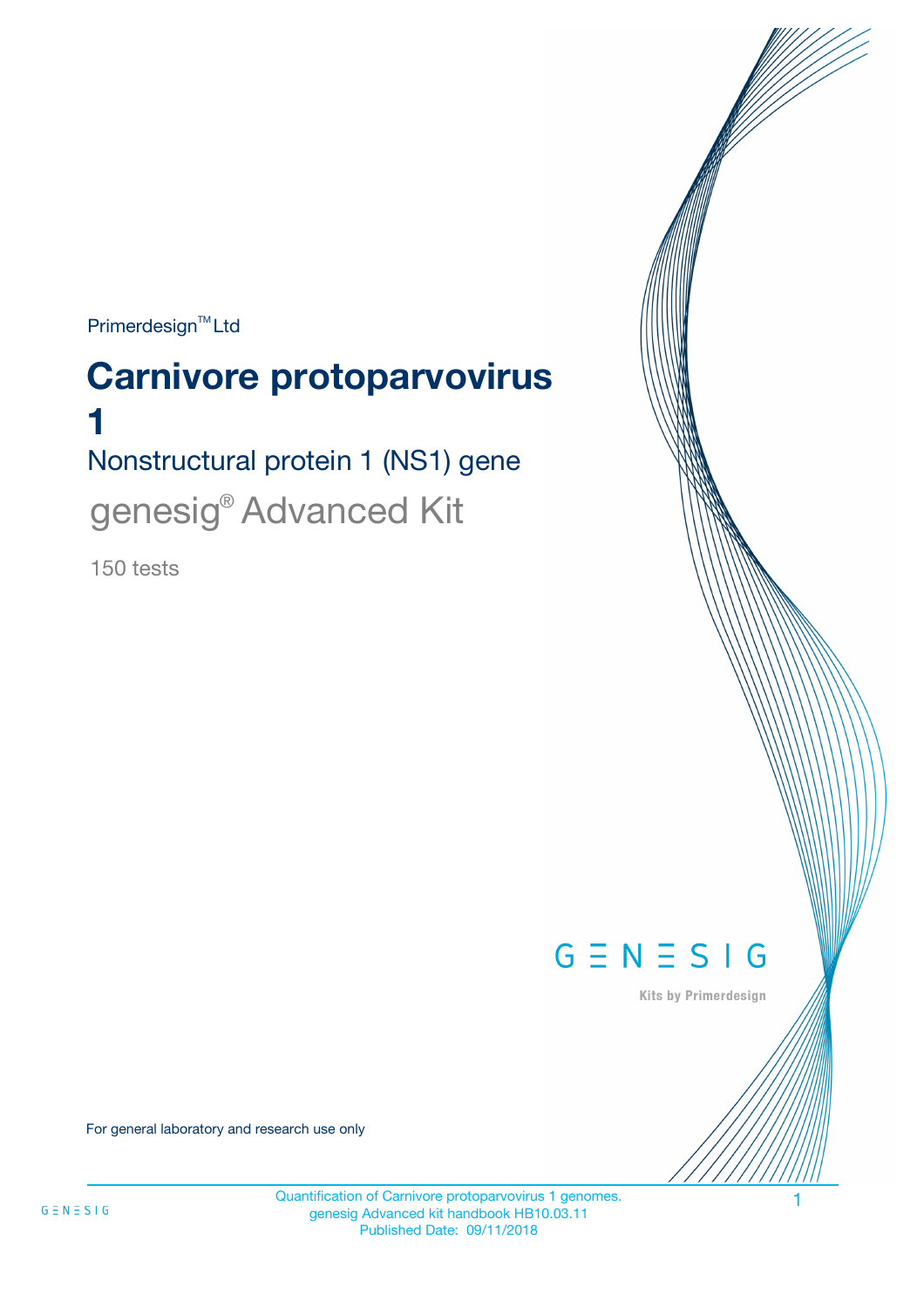## Introduction to Carnivore protoparvovirus 1

Carnivore Protoparvovirus 1 is a genus in the virus family Parvoviridae, one of eight genera that contain viruses which infect vertebrate hosts and together make up the subfamily Parvovirinae.

The conserved Nonstructural protein 1 (NS1) gene is the target for this genesig® detection kit. Carnivore protoparvovirus 1 is a small, linear, single-stranded DNA virus, with an icosahedral capsid that is non enveloped. The genome ranges from 4-6kb and as 2 open reading frames. 5' ORF encodes 2 nonstructural proteins (NS1 & NS2) and the 3' ORF encodes the capsid proteins.

Five species are currently recognised, and most of these contain several different named viruses, virus strains, genotypes or serotypes. Due to the wide variety of types available, there are 4 species which prevalence is relatively high and are defined by the encoding for a particular replication protein, NS1 which is at least 85% identical to the protein encoded by other members of the species.

Recognised species in genus Protoparvovirus include:

Carnivore protoparvovirus 1 (includes canine arvovirus & feline parvovirus) Primate protoparvovirus 1 Rodent protoparvovirus Rodent protoparvovirus 2 (rat parvovirus 1) Ungulate parvovirus 1 (porcine parvovirus)

Another virus in this group - Tusavirus 1 - has been reported from humans from Tunisia, Finland, Bhutan and Burkina Faso.

Generalised symptoms are lethargy, vomiting, loss of appetite and diarrhoea which can cause dehydration. Carnivore protoparvovirus 1 in cats is known as Feline parvovirus (FPV) and can cause enteritis, panleukopnia and cerebellar ataxia in cats.Carnivore protoparvovirus 1 in dogs is called Canine parvovirus (CPV), can cause intestinal and lifelong cardiac disease in dogs.

The virus is contagious and environmentally resistant and so can survive outside the host for a long time. To prevent this vaccination is recommended. Generally is no treatment available so basic support and care to control symptoms can help the animal recover naturally. However dogs with parvovirus need intensive help to control their symptoms and replace fluids via IV drip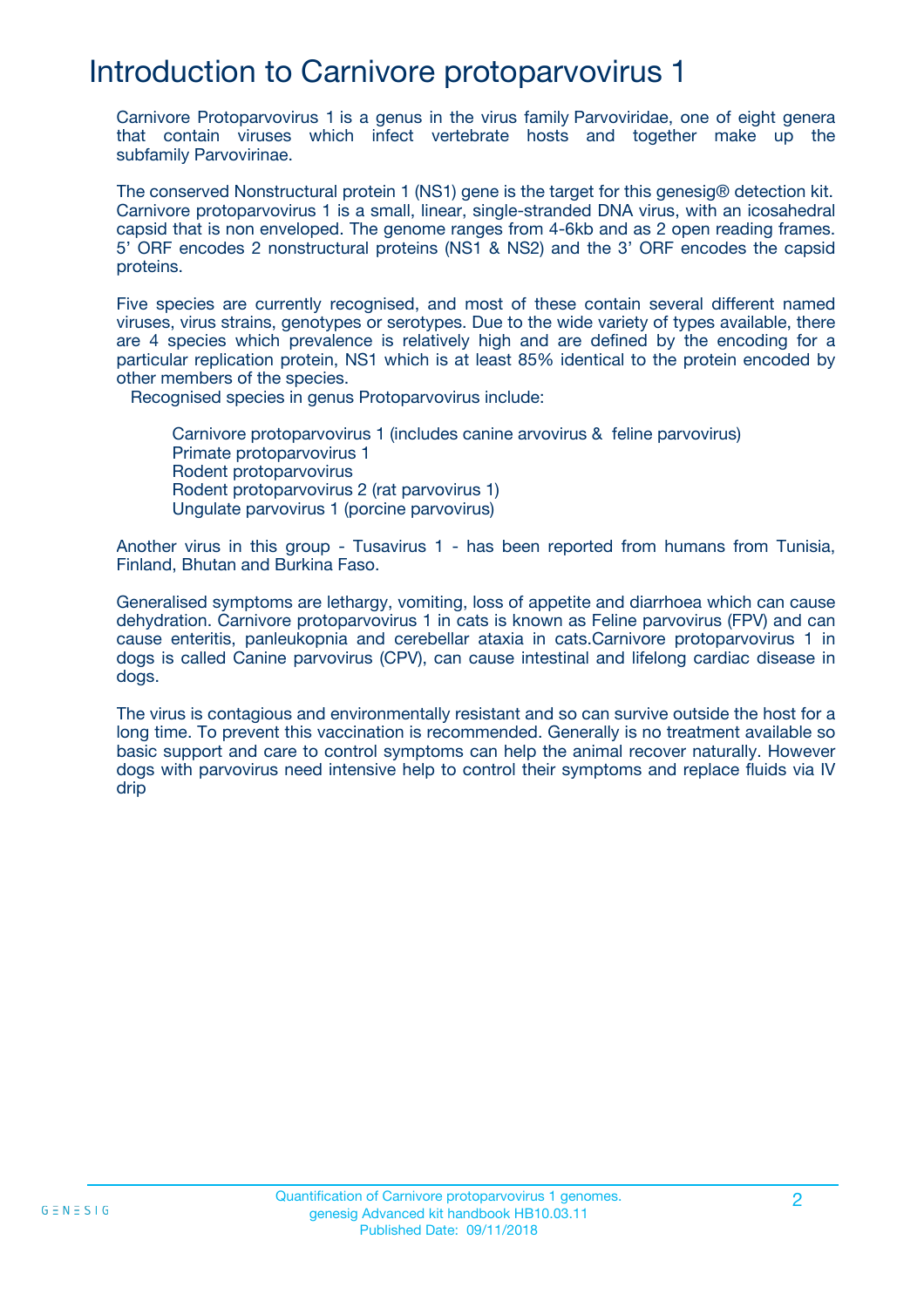# **Specificity**

The Primerdesign genesig Kit for Carnivore protoparvovirus 1 (CPPV-1) genomes is designed for the in vitro quantification of CPPV-1 genomes. The kit is designed to have a broad detection profile. Specifically, the primers represent 100% homology with over 95% of the NCBI database reference sequences available at the time of design.

The dynamics of genetic variation means that new sequence information may become available after the initial design. Primerdesign periodically reviews the detection profiles of our kits and when required releases new versions.

If you require further information, or have a specific question about the detection profile of this kit then please send an e.mail to enquiry@primerdesign.co.uk and our bioinformatics team will answer your question.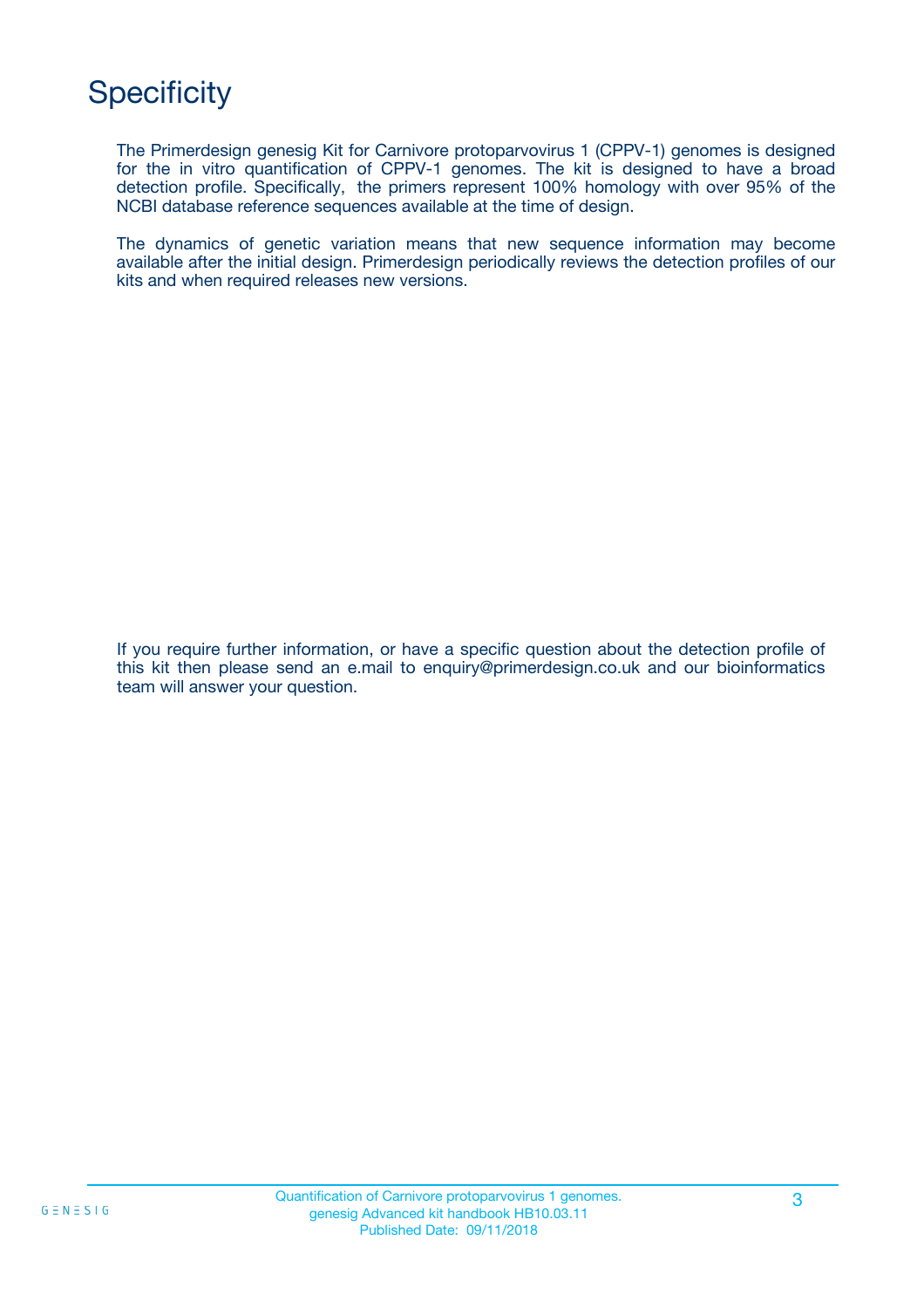## Kit contents

- **CPPV-1 specific primer/probe mix (150 reactions BROWN)** FAM labelled
- **CPPV-1 positive control template (for Standard curve RED)**
- **Internal extraction control primer/probe mix (150 reactions BROWN)** VIC labelled as standard
- **Internal extraction control DNA (150 reactions BLUE)**
- **Endogenous control primer/probe mix (150 reactions BROWN)** FAM labelled
- **RNase/DNase free water (WHITE)** for resuspension of primer/probe mixes
- **Template preparation buffer (YELLOW)** for resuspension of internal control template, positive control template and standard curve preparation

### Reagents and equipment to be supplied by the user

#### **Real-time PCR Instrument**

#### **Extraction kit**

This kit is recommended for use with genesig Easy DNA/RNA extraction kit. However, it is designed to work well with all processes that yield high quality RNA and DNA with minimal PCR inhibitors.

#### **oasig**TM **lyophilised or Precision**®**PLUS 2X qPCR Master Mix**

This kit is intended for use with oasig or PrecisionPLUS2X qPCR Master Mix.

**Pipettors and Tips**

**Vortex and centrifuge**

#### **Thin walled 1.5 ml PCR reaction tubes**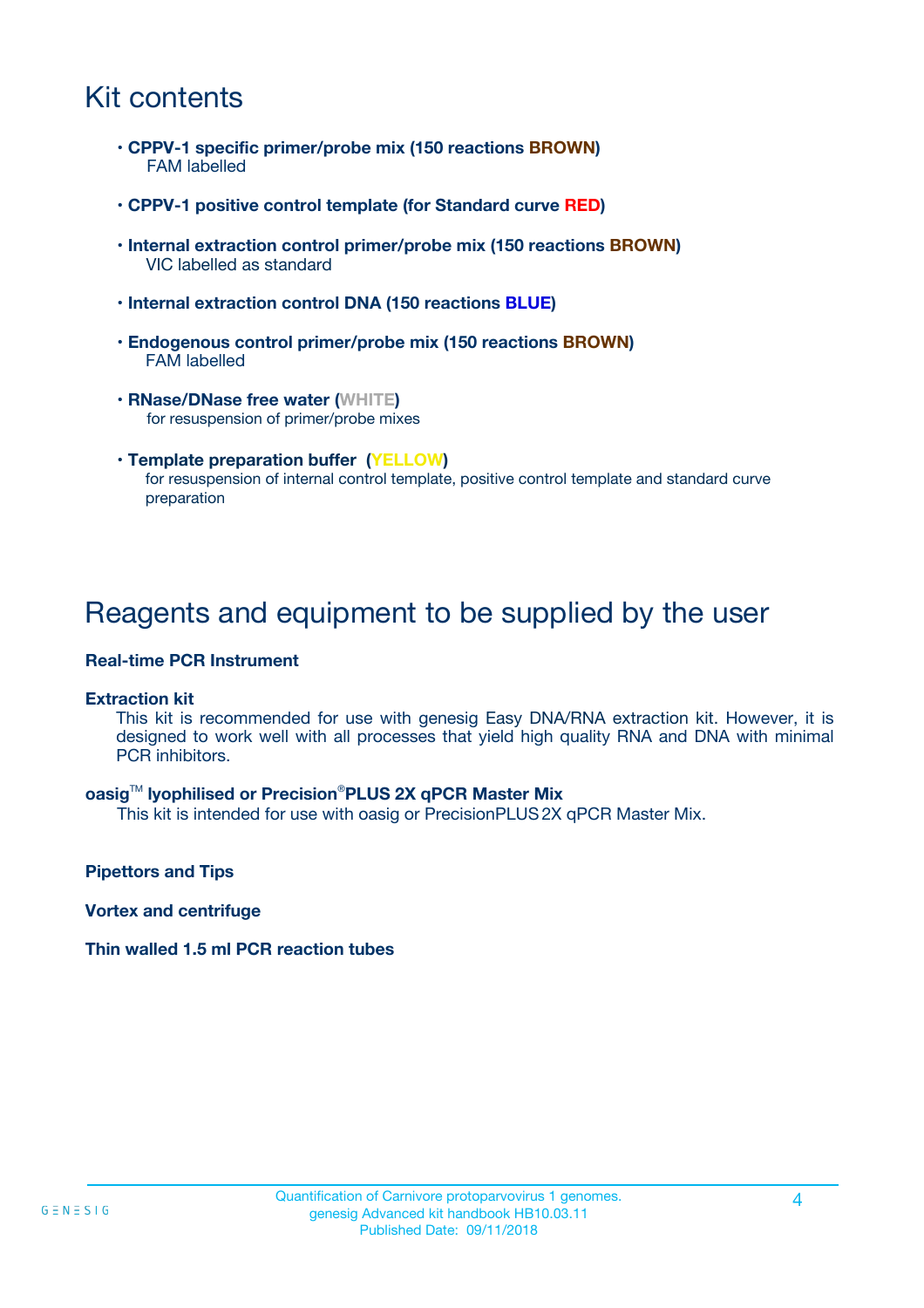### Kit storage and stability

This kit is stable at room temperature but should be stored at -20ºC on arrival. Once the lyophilised components have been resuspended they should not be exposed to temperatures above -20°C for longer than 30 minutes at a time and unnecessary repeated freeze/thawing should be avoided. The kit is stable for six months from the date of resuspension under these circumstances.

If a standard curve dilution series is prepared this can be stored frozen for an extended period. If you see any degradation in this serial dilution a fresh standard curve can be prepared from the positive control.

Primerdesign does not recommend using the kit after the expiry date stated on the pack.

### Suitable sample material

All kinds of sample material suited for PCR amplification can be used. Please ensure the samples are suitable in terms of purity, concentration, and DNA integrity (An internal PCR control is supplied to test for non specific PCR inhibitors). Always run at least one negative control with the samples. To prepare a negative-control, replace the template DNA sample with RNase/DNase free water.

### Dynamic range of test

Under optimal PCR conditions genesig CPPV-1 detection kits have very high priming efficiencies of >95% and can detect less than 100 copies of target template.

## Notices and disclaimers

This product is developed, designed and sold for research purposes only. It is not intended for human diagnostic or drug purposes or to be administered to humans unless clearly expressed for that purpose by the Food and Drug Administration in the USA or the appropriate regulatory authorities in the country of use. During the warranty period Primerdesign genesig detection kits allow precise and reproducible data recovery combined with excellent sensitivity. For data obtained by violation to the general GLP guidelines and the manufacturer's recommendations the right to claim under guarantee is expired. PCR is a proprietary technology covered by several US and foreign patents. These patents are owned by Roche Molecular Systems Inc. and have been sub-licensed by PE Corporation in certain fields. Depending on your specific application you may need a license from Roche or PE to practice PCR. Additional information on purchasing licenses to practice the PCR process may be obtained by contacting the Director of Licensing at Roche Molecular Systems, 1145 Atlantic Avenue, Alameda, CA 94501 or Applied Biosystems business group of the Applera Corporation, 850 Lincoln Centre Drive, Foster City, CA 94404. In addition, the 5' nuclease assay and other homogeneous amplification methods used in connection with the PCR process may be covered by U.S. Patents 5,210,015 and 5,487,972, owned by Roche Molecular Systems, Inc, and by U.S. Patent 5,538,848, owned by The Perkin-Elmer Corporation.

# Trademarks

Primerdesign™ is a trademark of Primerdesign Ltd.

genesig $^\circledR$  is a registered trademark of Primerdesign Ltd.

The PCR process is covered by US Patents 4,683,195, and 4,683,202 and foreign equivalents owned by Hoffmann-La Roche AG. BI, ABI PRISM® GeneAmp® and MicroAmp® are registered trademarks of the Applera Genomics (Applied Biosystems Corporation). BIOMEK® is a registered trademark of Beckman Instruments, Inc.; iCycler™ is a registered trademark of Bio-Rad Laboratories, Rotor-Gene is a trademark of Corbett Research. LightCycler™ is a registered trademark of the Idaho Technology Inc. GeneAmp®, TaqMan® and AmpliTaqGold® are registered trademarks of Roche Molecular Systems, Inc., The purchase of the Primerdesign™ reagents cannot be construed as an authorization or implicit license to practice PCR under any patents held by Hoffmann-LaRoche Inc.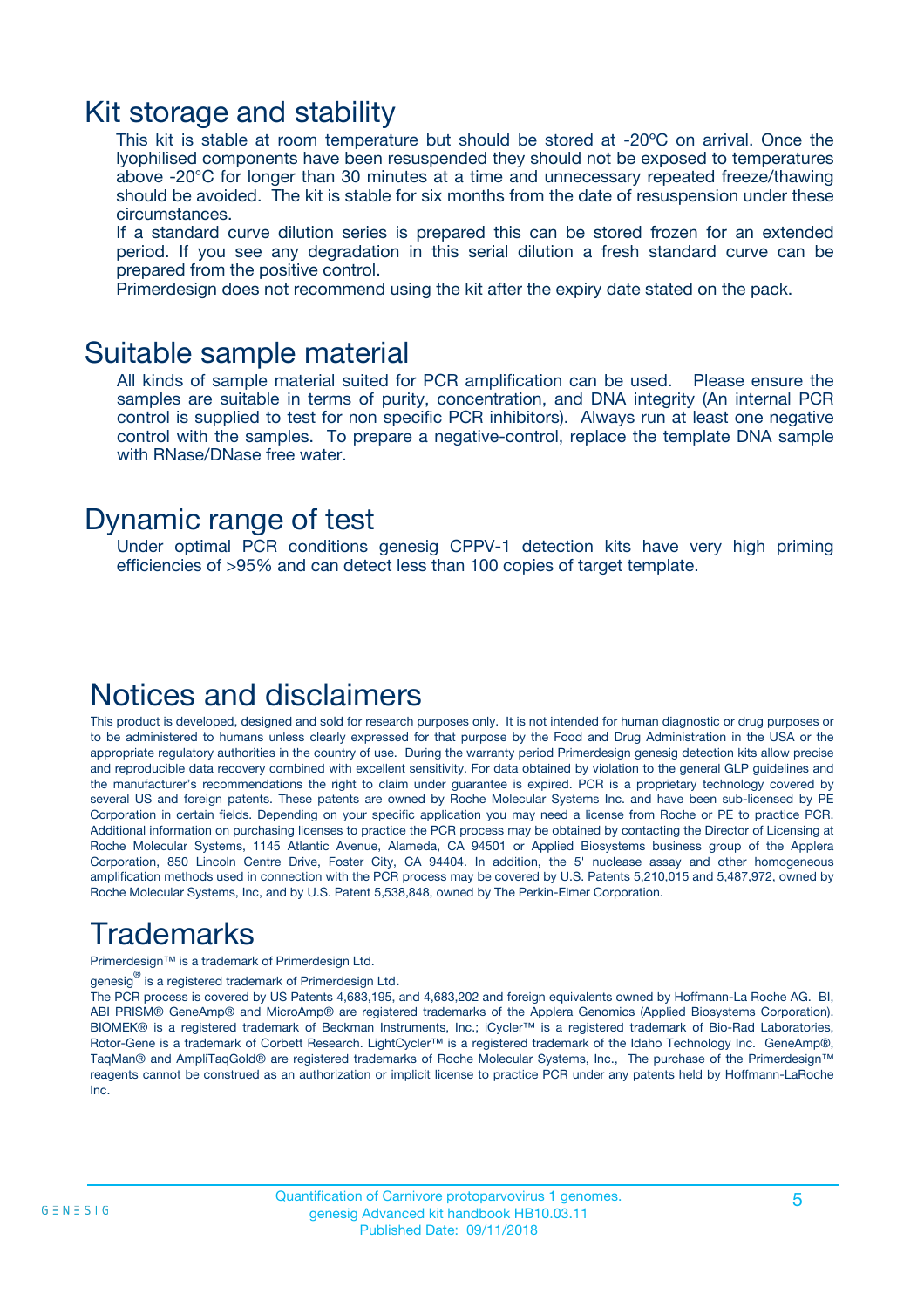### Principles of the test

#### **Real-time PCR**

A CPPV-1 specific primer and probe mix is provided and this can be detected through the FAM channel.

The primer and probe mix provided exploits the so-called TaqMan® principle. During PCR amplification, forward and reverse primers hybridize to the CPPV-1 DNA. A fluorogenic probe is included in the same reaction mixture which consists of a DNA probe labeled with a 5`-dye and a 3`-quencher. During PCR amplification, the probe is cleaved and the reporter dye and quencher are separated. The resulting increase in fluorescence can be detected on a range of qPCR platforms.

#### **Positive control**

For copy number determination and as a positive control for the PCR set up, the kit contains a positive control template. This can be used to generate a standard curve of CPPV-1 copy number / Cq value. Alternatively the positive control can be used at a single dilution where full quantitative analysis of the samples is not required. Each time the kit is used, at least one positive control reaction must be included in the run. A positive result indicates that the primers and probes for detecting the target CPPV-1 gene worked properly in that particular experimental scenario. If a negative result is obtained the test results are invalid and must be repeated. Care should be taken to ensure that the positive control does not contaminate any other kit component which would lead to false-positive results. This can be achieved by handling this component in a Post PCR environment. Care should also be taken to avoid cross-contamination of other samples when adding the positive control to the run. This can be avoided by sealing all other samples and negative controls before pipetting the positive control into the positive control well.

#### **Negative control**

To validate any positive findings a negative control reaction should be included every time the kit is used. For this reaction the RNase/DNase free water should be used instead of template. A negative result indicates that the reagents have not become contaminated while setting up the run.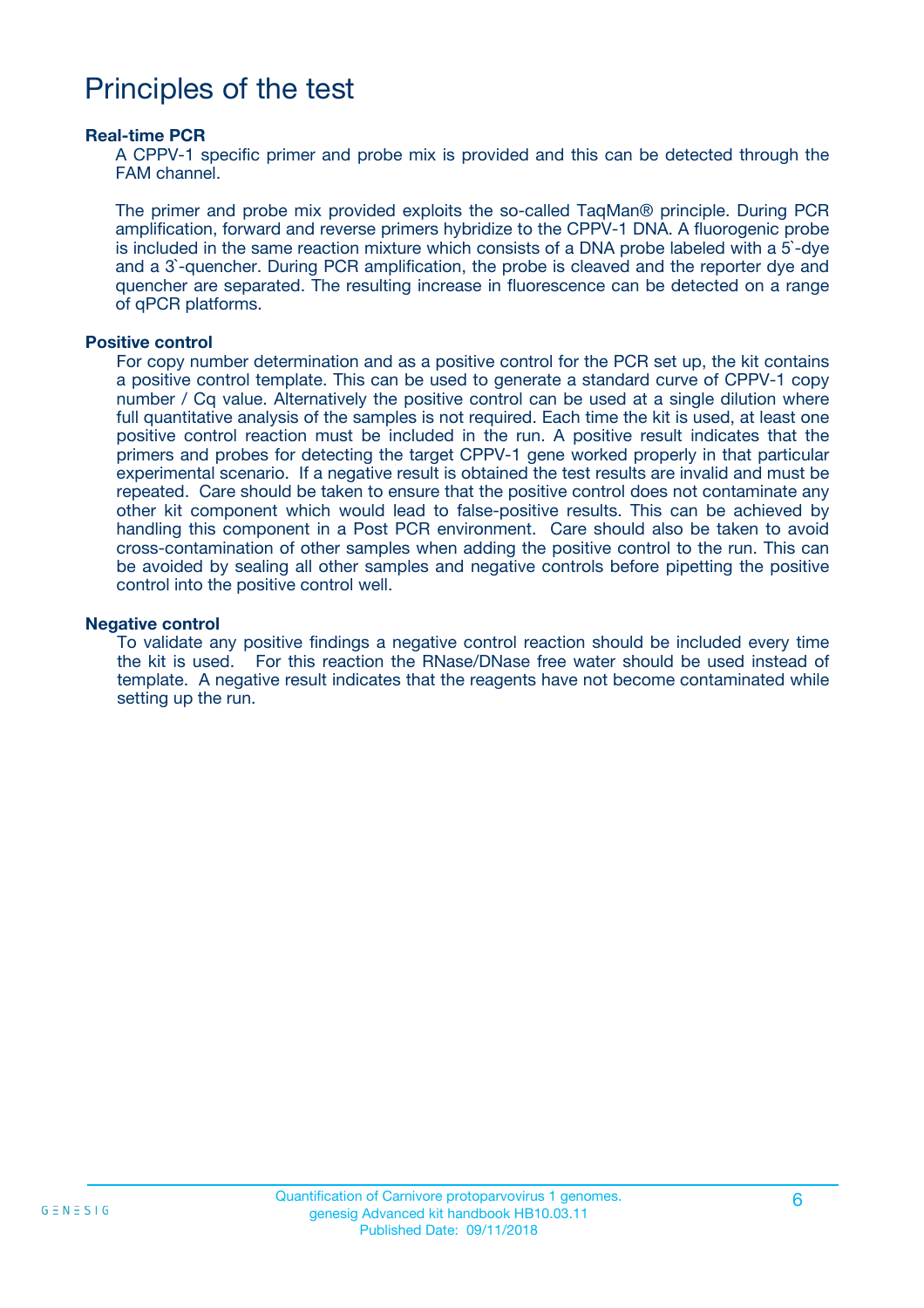#### **Internal DNA extraction control**

When performing DNA extraction, it is often advantageous to have an exogenous source of DNA template that is spiked into the lysis buffer. This control DNA is then co-purified with the sample DNA and can be detected as a positive control for the extraction process. Successful co-purification and qPCR for the control DNA also indicates that PCR inhibitors are not present at a high concentration.

A separate primer and probe mix are supplied with this kit to detect the exogenous DNA using qPCR. The primers are present at PCR limiting concentrations which allows multiplexing with the target sequence primers. Amplification of the control DNA does not interfere with detection of the CPPV-1 target DNA even when present at low copy number. The Internal control is detected through the VIC channel and gives a Cq value of 28+/-3.

#### **Endogenous control**

To confirm extraction of a valid biological template, a primer and probe mix is included to detect an endogenous gene. Detection of the endogenous control is through the FAM channel and it is NOT therefore possible to perform a multiplex with the CPPV-1 primers. A poor endogenous control signal may indicate that the sample did not contain sufficient biological material.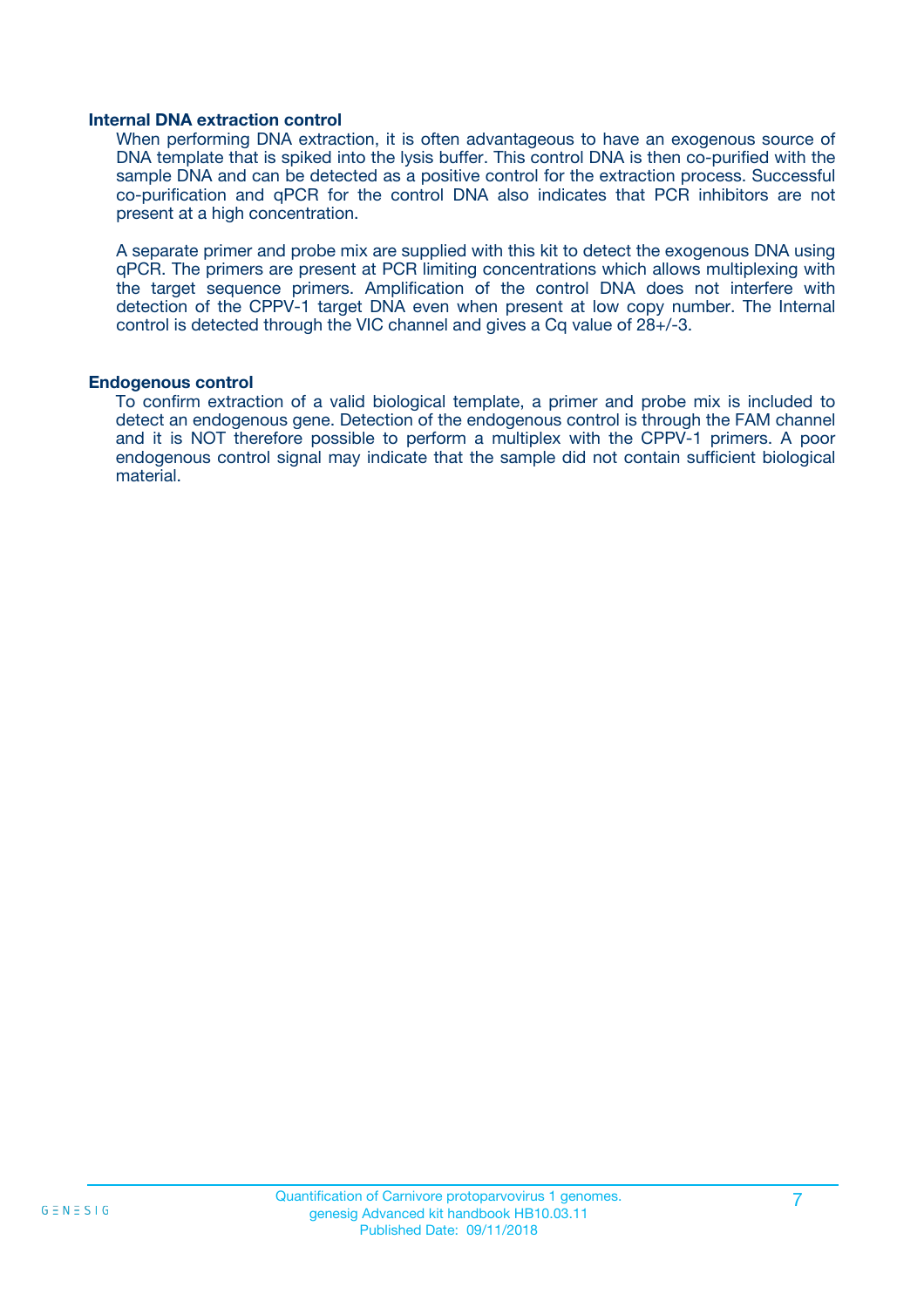### Resuspension protocol

To minimize the risk of contamination with foreign DNA, we recommend that all pipetting be performed in a PCR clean environment. Ideally this would be a designated PCR lab or PCR cabinet. Filter tips are recommended for all pipetting steps.

- **1. Pulse-spin each tube in a centrifuge before opening.** This will ensure lyophilised primer and probe mix is in the base of the tube and is not spilt upon opening the tube.
- **2. Resuspend the primer/probe mixes in the RNase/DNase free water supplied, according to the table below:**

To ensure complete resuspension, vortex each tube thoroughly.

| Component - resuspend in water                       |          |  |
|------------------------------------------------------|----------|--|
| <b>Pre-PCR pack</b>                                  |          |  |
| CPPV-1 primer/probe mix (BROWN)                      | $165$ µl |  |
| Internal extraction control primer/probe mix (BROWN) | 165 µl   |  |
| Endogenous control primer/probe mix (BROWN)          | $165$ µl |  |

**3. Resuspend the internal control template and positive control template in the template preparation buffer supplied, according to the table below:** To ensure complete resuspension, vortex each tube thoroughly.

| Component - resuspend in template preparation buffer |  |  |  |
|------------------------------------------------------|--|--|--|
| <b>Pre-PCR heat-sealed foil</b>                      |  |  |  |
| Internal extraction control DNA (BLUE)               |  |  |  |
| <b>Post-PCR heat-sealed foil</b>                     |  |  |  |
| CPPV-1 Positive Control Template (RED) *             |  |  |  |

\* This component contains high copy number template and is a VERY significant contamination risk. It must be opened and handled in a separate laboratory environment, away from the other components.

### DNA extraction

The internal extraction control DNA can be added either to the DNA lysis/extraction buffer or to the DNA sample once it has been resuspended in lysis buffer.

**DO NOT add the internal extraction control DNA directly to the unprocessed biological sample as this will lead to degradation and a loss in signal.**

- **1. Add 4µl of the Internal extraction control DNA (BLUE) to each sample in DNA lysis/extraction buffer per sample.**
- **2. Complete DNA extraction according to the manufacturers protocols.**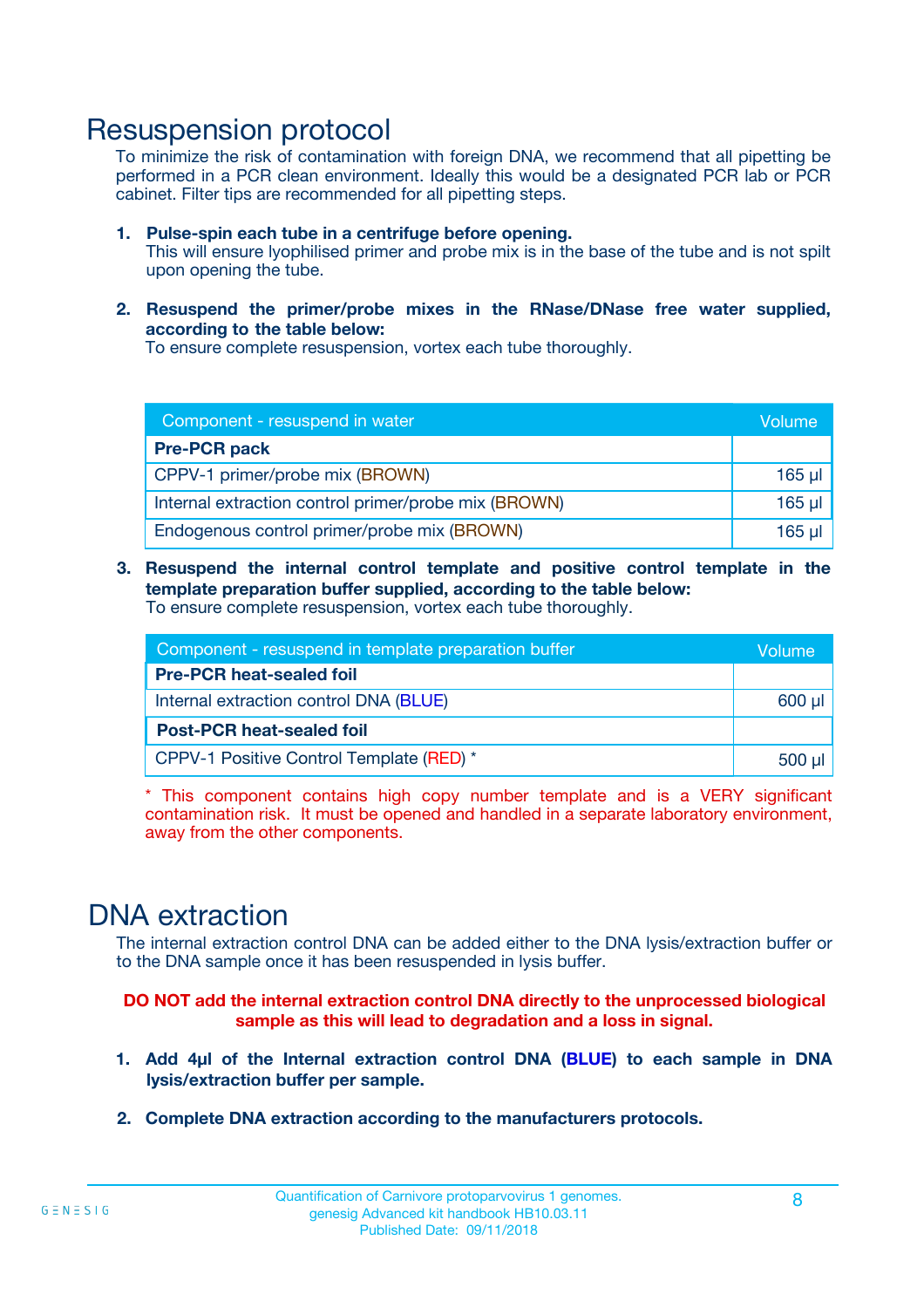# qPCR detection protocol

**1. For each DNA sample prepare a reaction mix according to the table below:** Include sufficient reactions for positive and negative controls.

| Component                                            | Volume   |
|------------------------------------------------------|----------|
| oasig or PrecisionPLUS 2X qPCR Master Mix            | $10 \mu$ |
| CPPV-1 primer/probe mix (BROWN)                      | 1 µI l   |
| Internal extraction control primer/probe mix (BROWN) | 1 µl     |
| <b>RNase/DNase free water (WHITE)</b>                | $3 \mu$  |
| <b>Final Volume</b>                                  | 15 µl    |

**2. For each DNA sample prepare an endogenous control reaction according to the table below (Optional):**

**This control reaction will provide useful information regarding the quality of the biological sample.**

| Component                                   | Volume   |
|---------------------------------------------|----------|
| oasig or PrecisionPLUS 2X qPCR Master Mix   | $10 \mu$ |
| Endogenous control primer/probe mix (BROWN) | 1 µI     |
| <b>RNase/DNase free water (WHITE)</b>       | $4 \mu$  |
| <b>Final Volume</b>                         | 15 µl    |

- **3. Pipette 15µl of each mix into individual wells according to your qPCR experimental plate set up.**
- **4. Prepare sample DNA templates for each of your samples.**
- **5. Pipette 5µl of DNA template into each well, according to your experimental plate set up.**

For negative control wells use 5µl of RNase/DNase free water. The final volume in each well is 20ul.

**6. If a standard curve is included for quantitative analysis, prepare a reaction mix according to the table below:**

| Component                                 | Volume          |
|-------------------------------------------|-----------------|
| oasig or PrecisionPLUS 2X qPCR Master Mix | 10 $\mu$        |
| CPPV-1 primer/probe mix (BROWN)           | 1 µI            |
| <b>RNase/DNase free water (WHITE)</b>     | $4 \mu$         |
| <b>Final Volume</b>                       | 15 <sub>µ</sub> |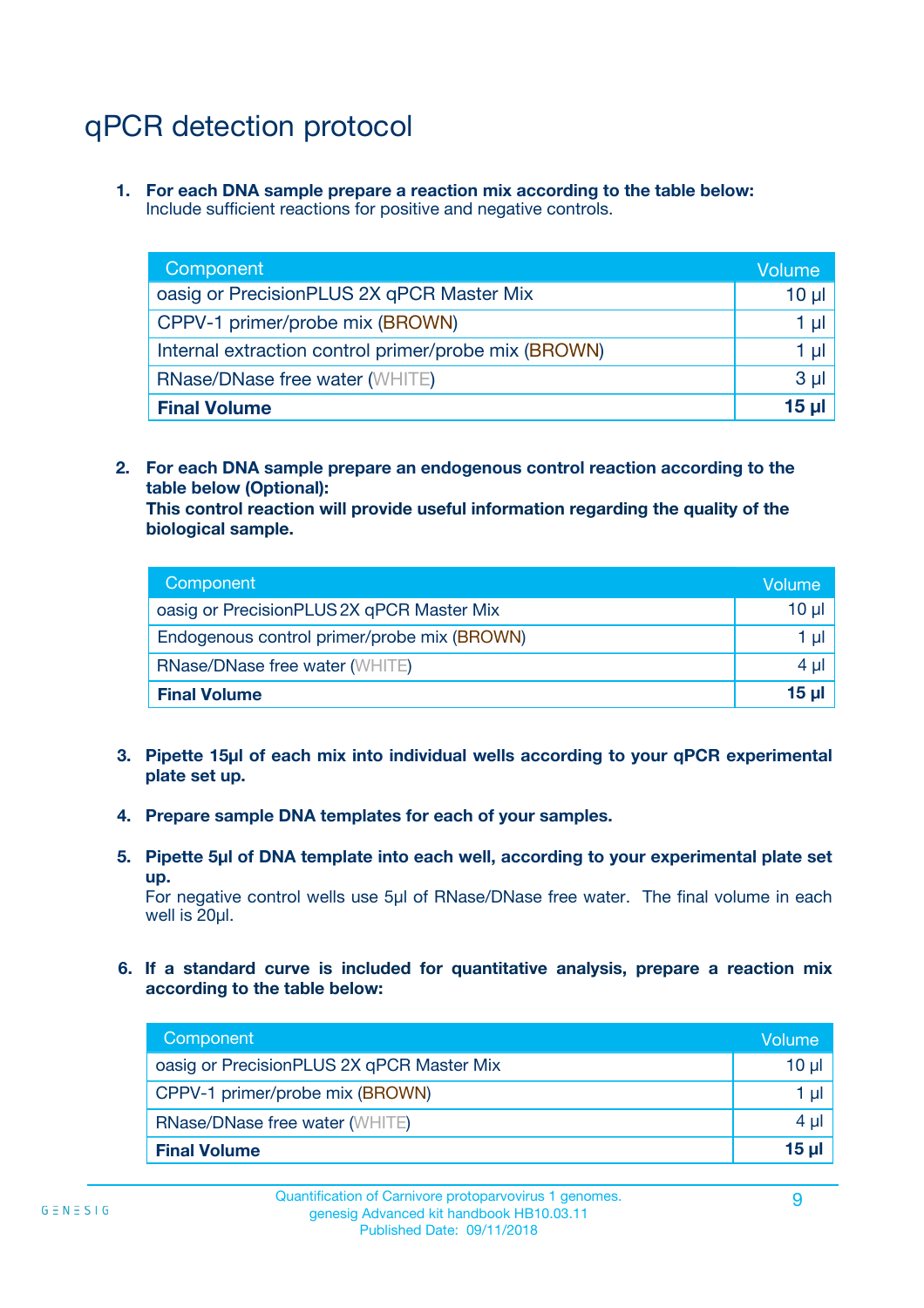#### **7. Preparation of standard curve dilution series.**

- 1) Pipette 90µl of template preparation buffer into 5 tubes and label 2-6
- 2) Pipette 10µl of Positive Control Template (RED) into tube 2
- 3) Vortex thoroughly
- 4) Change pipette tip and pipette 10µl from tube 2 into tube 3
- 5) Vortex thoroughly

Repeat steps 4 and 5 to complete the dilution series

| <b>Standard Curve</b>         | <b>Copy Number</b>     |
|-------------------------------|------------------------|
| Tube 1 Positive control (RED) | $2 \times 10^5$ per µl |
| Tube 2                        | $2 \times 10^4$ per µl |
| Tube 3                        | $2 \times 10^3$ per µl |
| Tube 4                        | $2 \times 10^2$ per µl |
| Tube 5                        | 20 per µl              |
| Tube 6                        | 2 per µl               |

**8. Pipette 5µl of standard template into each well for the standard curve according to your experimental plate set up.**

#### The final volume in each well is 20µl.

# qPCR amplification protocol

Amplification conditions using oasig or PrecisionPLUS 2X qPCR Master Mix.

|             | <b>Step</b>       | <b>Time</b>     | Temp    |
|-------------|-------------------|-----------------|---------|
|             | Enzyme activation | 2 min           | 95 °C   |
| Cycling x50 | Denaturation      | 10 <sub>s</sub> | 95 $°C$ |
|             | DATA COLLECTION * | 60 s            | 60 °C   |

\* Fluorogenic data should be collected during this step through the FAM and VIC channels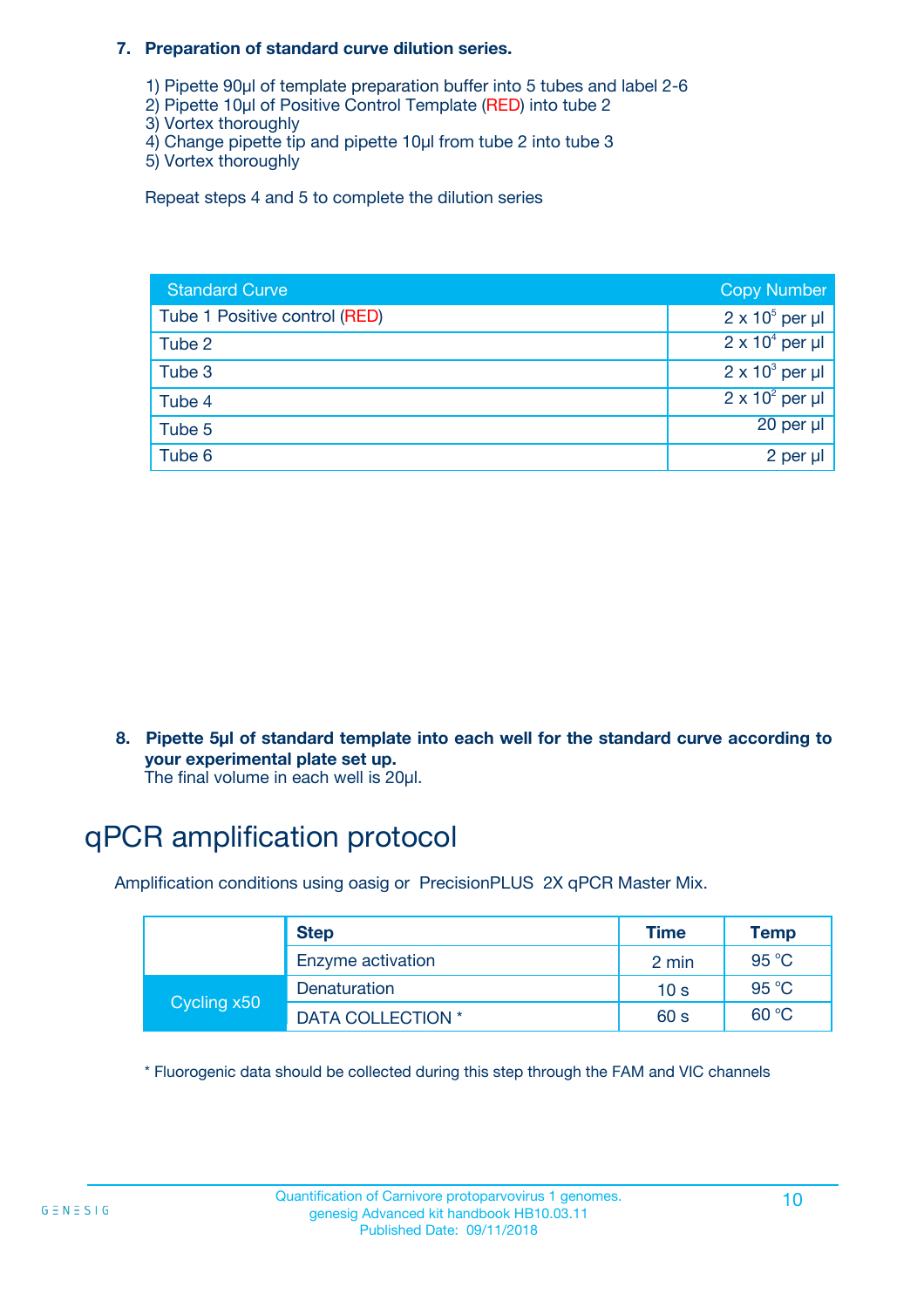# Interpretation of results

| <b>Target</b><br>(FAM) | <b>Internal</b><br>control<br>(NIC) | <b>Positive</b><br>control | <b>Negative</b><br>control | Interpretation                                                                                                  |
|------------------------|-------------------------------------|----------------------------|----------------------------|-----------------------------------------------------------------------------------------------------------------|
| $\leq 30$              | $+ 1 -$                             | ÷                          |                            | <b>POSITIVE QUANTITATIVE RESULT</b><br>calculate copy number                                                    |
| > 30                   | ٠                                   | ÷                          |                            | <b>POSITIVE QUANTITATIVE RESULT</b><br>calculate copy number                                                    |
| > 30                   |                                     | ÷                          |                            | <b>POSITIVE QUALITATIVE RESULT</b><br>do not report copy number as this<br>may be due to poor sample extraction |
|                        | ÷                                   | ÷                          |                            | <b>NEGATIVE RESULT</b>                                                                                          |
| $+ 1 -$                | $+ 1 -$                             | ÷                          | $\leq$ 35                  | <b>EXPERIMENT FAILED</b><br>due to test contamination                                                           |
| $+$ / -                | $+ 1 -$                             | ÷                          | > 35                       | $\star$                                                                                                         |
|                        |                                     | ÷                          |                            | <b>SAMPLE PREPARATION FAILED</b>                                                                                |
|                        |                                     |                            | $+$ /                      | <b>EXPERIMENT FAILED</b>                                                                                        |

Positive control template (**RED**) is expected to amplify between Cq 16 and 23. Failure to satisfy this quality control criterion is a strong indication that the experiment has been compromised.

\*Where the test sample is positive and the negative control is positive with a  $Ca > 35$ , the sample must be reinterpreted based on the relative signal strength of the two results:



If the sample amplifies  $> 5$  Cq earlier than the negative control then the sample should be reinterpreted (via the table above) with the negative control verified as negative.



If the sample amplifies  $< 5$  Cq earlier than the negative control then the positive sample result is invalidated and<br>the result should be determined  $the$  result should be inconclusive due to test contamination. The test for this sample should be repeated.